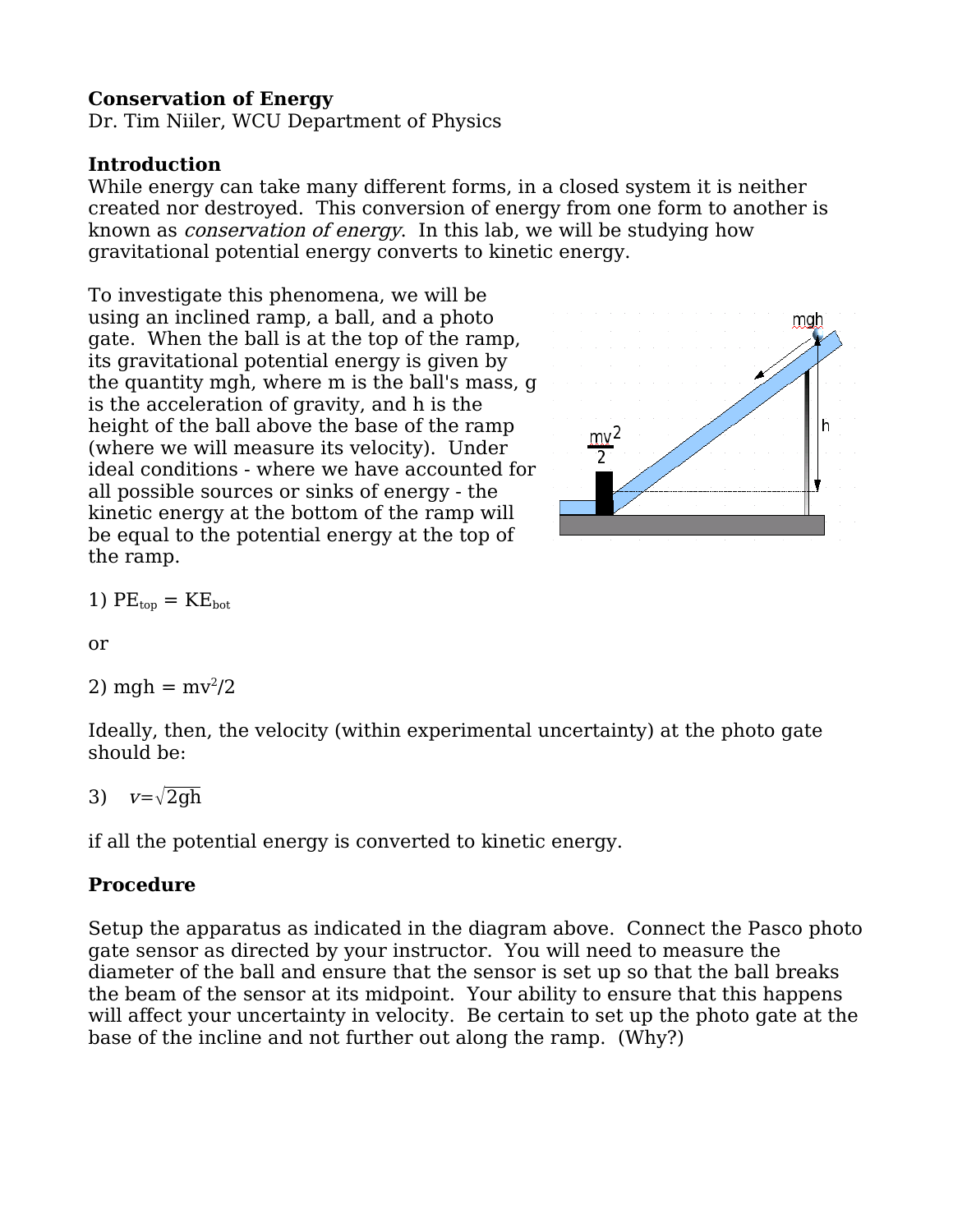### Part 1

Use the smooth metal ball for this portion. Measure the height from which you release the ball, and record the velocity with which the ball passes the photo gate. Repeat this ten times trying to be as consistent as possible of the release height. Using proper analysis technique, find the best representative height (and uncertainty) and the best representative velocity (and uncertainty) from these trials.

| width of ball $=$ |                 |                                  |                        |
|-------------------|-----------------|----------------------------------|------------------------|
| <b>Trial</b>      | $\bm{h}$<br>(m) | $\boldsymbol{V_{calc}}$<br>(m/s) | <b>V</b> meas<br>(m/s) |
| $\mathbf{1}$      |                 |                                  |                        |
| $\overline{2}$    |                 |                                  |                        |
| 3                 |                 |                                  |                        |
| $\overline{4}$    |                 |                                  |                        |
| 5                 |                 |                                  |                        |
| 6                 |                 |                                  |                        |
| 7                 |                 |                                  |                        |
| 8                 |                 |                                  |                        |
| 9                 |                 |                                  |                        |
| 10                |                 |                                  |                        |
| $Average =$       |                 |                                  |                        |
|                   | $STDev =$       |                                  |                        |

What type of average are you using? How are you determining the uncertainty in your average? Justify your method.